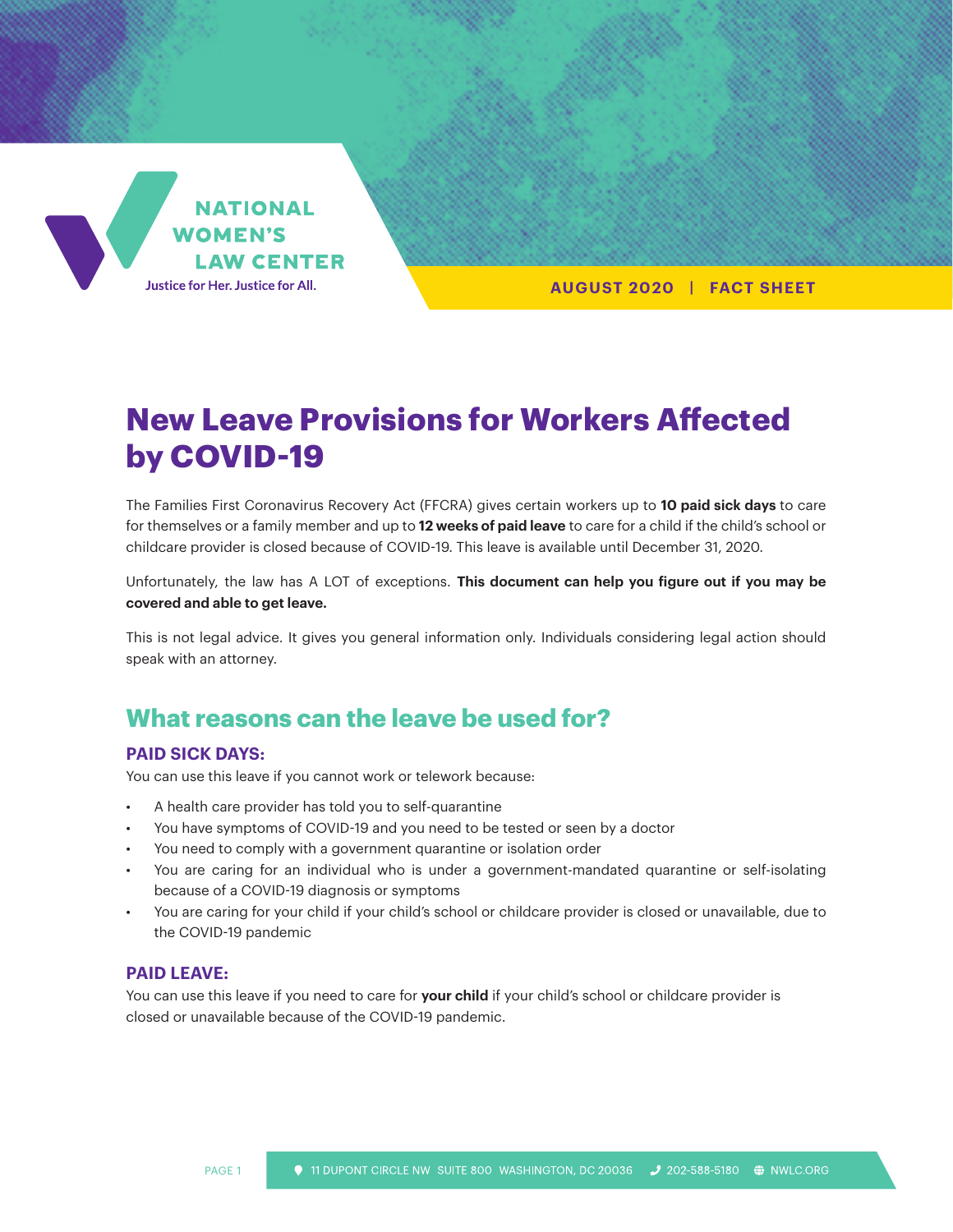## **Important Definitions**

"Individual" is a family member, someone who regularly resides in your home, or someone you have a relationship with who you would be expected to care for if they were sick.

"Child" is your child who is under the age of 18. It includes foster children and children where you are in loco parent is or the guardian of the child. It also includes children over the age of 18 if the child is "incapable of self-care because of a mental or physical disability."

## **How much leave is provided?**

#### **PAID SICK DAYS**

Up to 10 days (80 hours) for full time workers. Part time workers get the number of hours they would typically work in two weeks.

#### **PAID LEAVE**

Up to 12 weeks. The first two weeks are unpaid, but you can use paid sick days for those two weeks. The next 10 weeks are paid.

## **Which employers must give this leave?**

#### **PAID SICK DAYS**

- A government or public employer of any size, including the federal government
- A private employer with less than 500 employees
- If you work for a business with 50 or fewer employees, your employer may not have to provide leave to care for a child when school or childcare is closed. Check with your employer.

#### **PAID LEAVE**

- A government or public employer of any size
- Most federal workers are not covered (federal workers are covered if they are covered by Title I of the FMLA. Ask your agency HR about coverage).
- A private employer with less than 500 employees
- If you work for a business with 50 or fewer employees, your employer may not have to provide leave to care for a child when school or childcare is closed. Check with your employer.

### **Which employees can get this leave?**

#### **PAID SICK DAYS**

Most employees who work for a covered employer. Workers are covered even if they are not authorized to work in the U.S.

Health care workers and first responders may not be able to get this leave. Check with your employer.

#### **PAID LEAVE**

Most employees who have worked for the employer for 30 days. Workers are covered even if they are not authorized to work in the U.S.

An employee cannot use this leave if the employee has already used the employee's Family and Medical Leave Act leave for the year.

Health care workers and first responders may not be able to get this leave. Check with your employer.

## **How much pay will the worker get?**

#### **PAID SICK DAYS**

If the leave is to care for yourself, your employer should pay you your full pay, up to \$511 per day or \$5,110 total.

If the leave to care for a child or loved one, your employer should pay you 2/3 of your normal pay, up to \$200 per day or \$2,000 total.

If you work part-time, your employer should calculate your pay based on how many hours you work in an average two-week period. If you are tipped worker, you should get your regular rate of pay as determined by the Fair Labor Standards Act. This usually workers out to be minimum wage.

#### **PAID LEAVE**

After the first 10 days, your employer should pay you 2/3 of your normal pay, up to \$200 per day or \$10,000 total. Your employer should calculate your pay the same way they would for paid sick days.